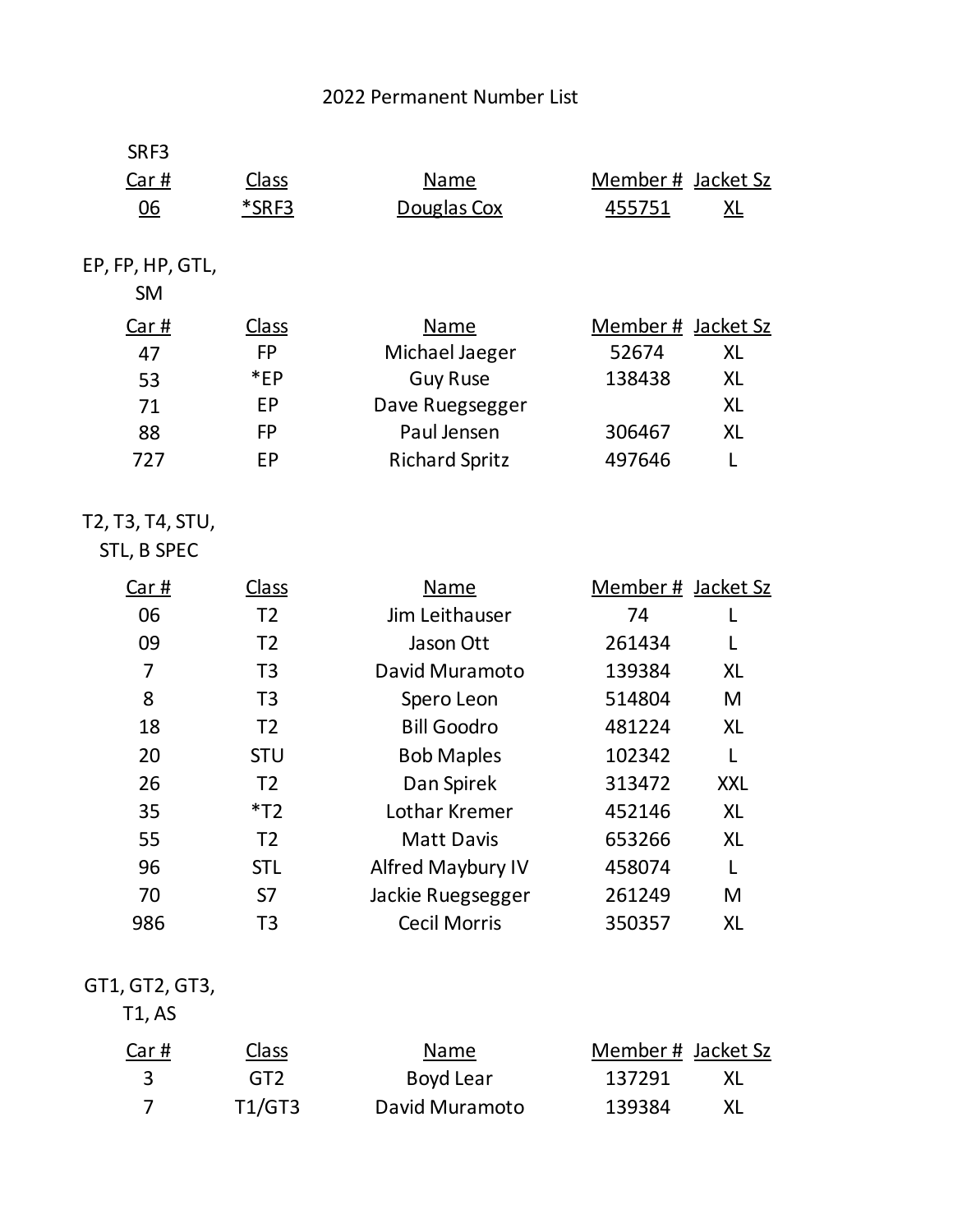| 12                                                                                                                                                      | GT1             | Mike McDonough          | 338072             | M          |
|---------------------------------------------------------------------------------------------------------------------------------------------------------|-----------------|-------------------------|--------------------|------------|
| 25                                                                                                                                                      | GT1/GT2         | Robert Prilika          | 422920             | L          |
| 31                                                                                                                                                      | $*AS$           | Lothar Kremer           | 452146             | <b>XL</b>  |
| 35                                                                                                                                                      | $*T1$           | Lothar Kremer           | 452146             | <b>XL</b>  |
| 72                                                                                                                                                      | GT <sub>3</sub> | Doug Sherwood           | 166492             | <b>XL</b>  |
|                                                                                                                                                         |                 |                         |                    |            |
| FF, FV, F5                                                                                                                                              |                 |                         |                    |            |
| Car#                                                                                                                                                    | <u>Class</u>    | <b>Name</b>             | Member # Jacket Sz |            |
| 18                                                                                                                                                      | FF              | <b>Keith Hall</b>       | 426586             | L          |
| 47                                                                                                                                                      | <b>FV</b>       | Paul Eric Taylor        | 150636             | <b>XL</b>  |
| 08                                                                                                                                                      | <b>FV</b>       | <b>Ed Shuler</b>        | 384371             | <b>XL</b>  |
| 75                                                                                                                                                      | FF              | Jay Messenger           | 69966              | <b>XL</b>  |
|                                                                                                                                                         |                 |                         |                    |            |
| <b>RMDiv Doors-</b><br>GTL, STL, B<br>SPEC, SM, Spec<br>M3, SP, ITA,<br>ITB, ITC, ITE-O,<br>ITE-U, ITR, ITS,<br>SPEC 944, SPEC<br>E30, S7, SP7,<br>Pro7 |                 |                         |                    |            |
| <u>Car #</u>                                                                                                                                            | Class           | <b>Name</b>             | Member # Jacket Sz |            |
| 3                                                                                                                                                       | <b>ITA</b>      | Spero Leon              | 514804             | M          |
| 5                                                                                                                                                       | <b>GTL</b>      | Jamie Blust             | 278562             | <b>XXL</b> |
| 8                                                                                                                                                       | T <sub>3</sub>  | Spero Leon              | 514804             | M          |
| 20                                                                                                                                                      | <b>STU</b>      | <b>Bob Maples</b>       | 102342             | L          |
| 30                                                                                                                                                      | S7              | <b>Kevin Carter</b>     | 325854             | <b>XL</b>  |
| 31                                                                                                                                                      | S7              | <b>Kevin Carter</b>     | 325854             | <b>XL</b>  |
| 48                                                                                                                                                      | <b>ITS</b>      | <b>Bob Gill</b>         | 103118             | <b>XL</b>  |
| 58                                                                                                                                                      | $*_{57}$        | Mark Miller             | 285425             | L          |
| 73                                                                                                                                                      | $*_{57}$        | Matt Wolfe              | 358780             | M          |
| 74                                                                                                                                                      | $*_{57}$        | <b>Robert Melanson</b>  | 546805             | L          |
| 88                                                                                                                                                      | $*_{57}$        | <b>Christian Miller</b> | 370944             | <b>XL</b>  |
| 91                                                                                                                                                      | *SM             | Mark Miller             | 285425             | n/a        |
| 188                                                                                                                                                     | $*SM$           | Tanya Hrabal            | 455760             | M Ladies   |